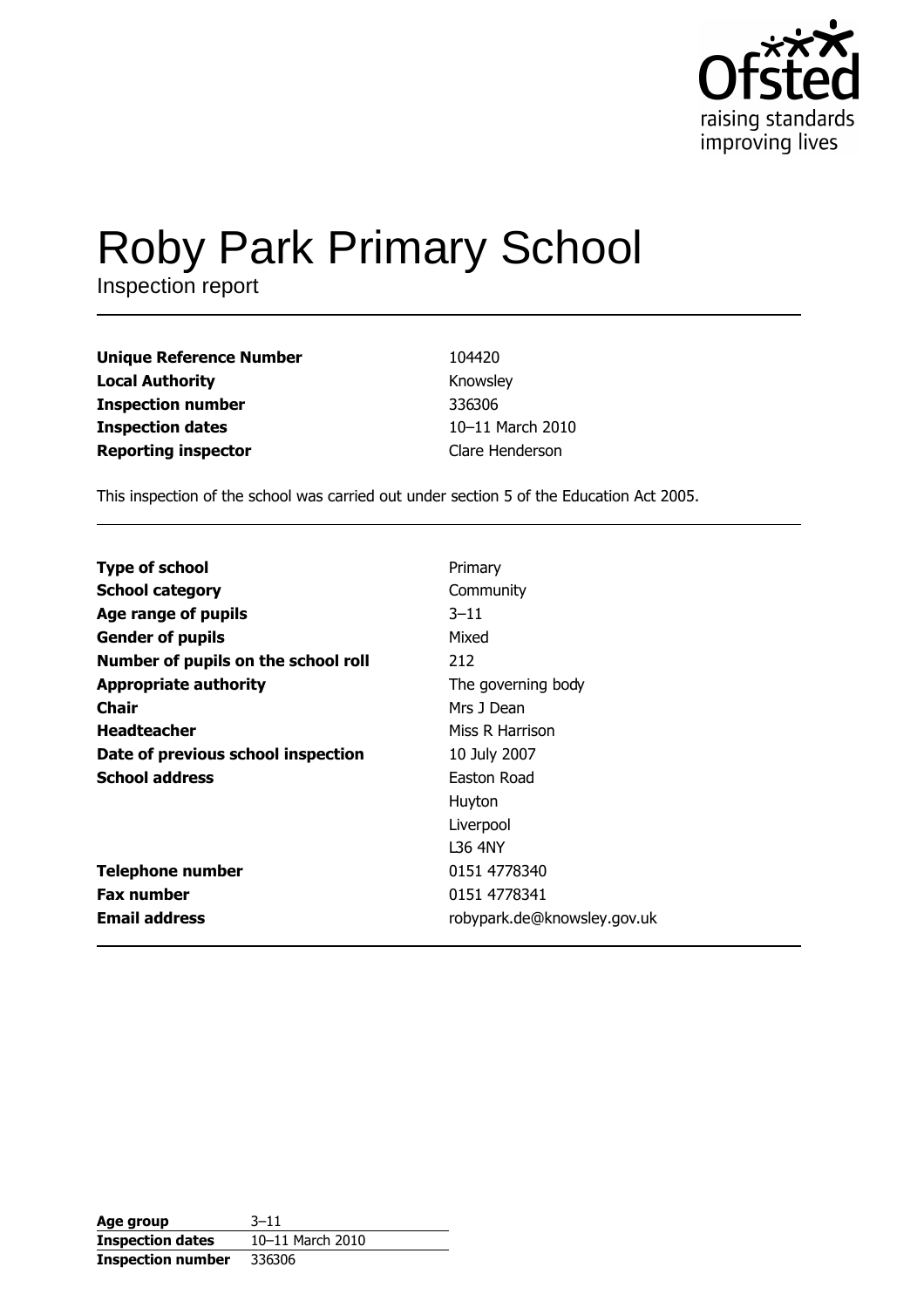The Office for Standards in Education, Children's Services and Skills (Ofsted) regulates and inspects to achieve excellence in the care of children and young people, and in education and skills for learners of all ages. It regulates and inspects childcare and children's social care, and inspects the Children and Family Court Advisory Support Service (Cafcass), schools, colleges, initial teacher training, work-based learning and skills training, adult and community learning, and education and training in prisons and other secure establishments. It rates council children's services, and inspects services for looked after children, safequarding and child protection.

Further copies of this report are obtainable from the school. Under the Education Act 2005, the school must provide a copy of this report free of charge to certain categories of people. A charge not exceeding the full cost of reproduction may be made for any other copies supplied.

If you would like a copy of this document in a different format, such as large print or Braille, please telephone 08456 404045, or email enquiries@ofsted.gov.uk.

You may copy all or parts of this document for non-commercial educational purposes, as long as you give details of the source and date of publication and do not alter the documentation in any way.

Royal Exchange Buildings St Ann's Square Manchester M2 7LA T: 08456 404045 Textphone: 0161 618 8524 E: enquiries@ofsted.gov.uk W: www.ofsted.gov.uk © Crown copyright 2010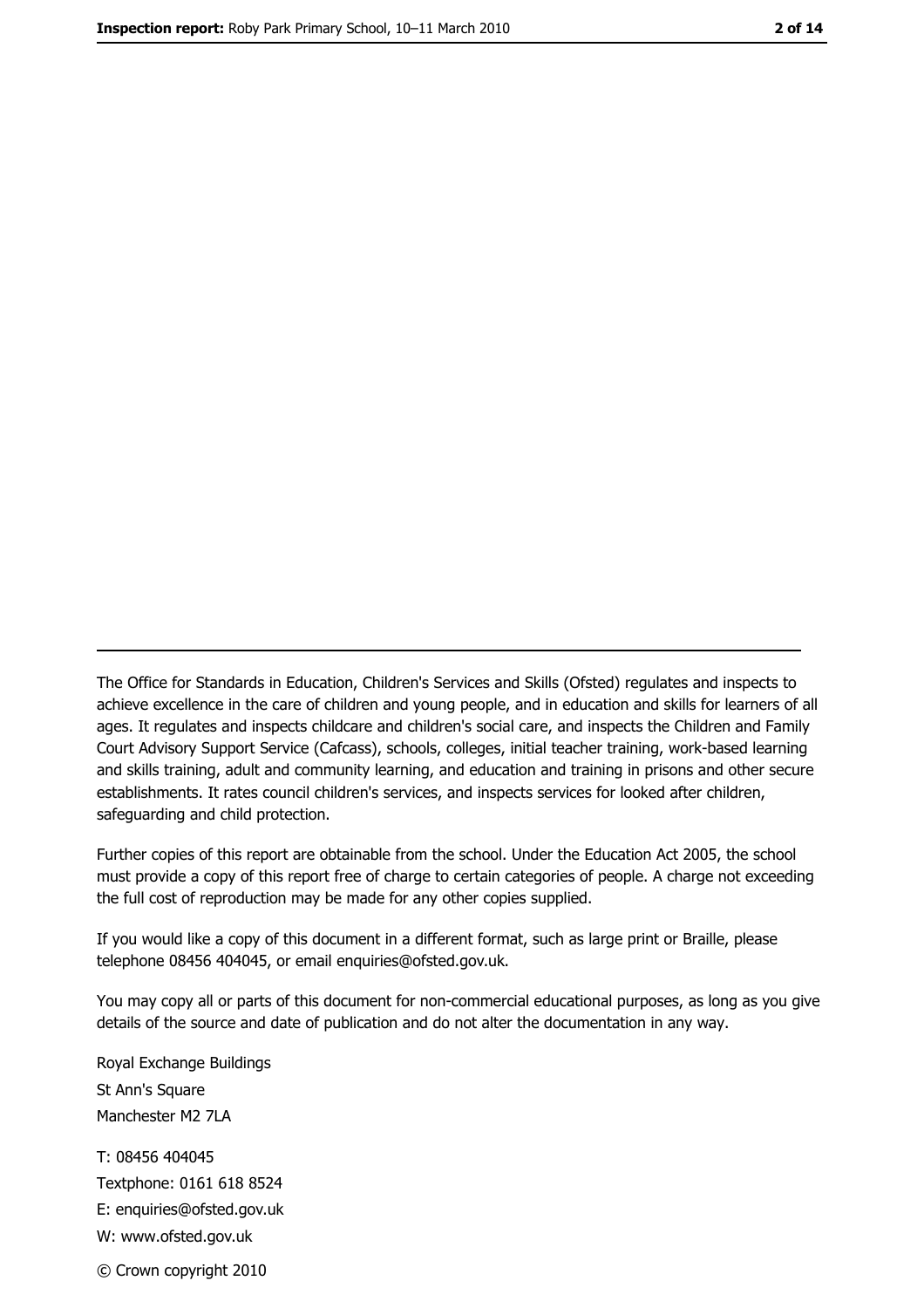# **Introduction**

This inspection was carried out by three additional inspectors. The inspectors observed nine lessons taught by nine teachers. They held meetings with governors, staff and pupils. They observed the school's work and looked at documents relating to safeguarding, the progress and attainment of pupils, the curriculum, the school's development plan and the way the school evaluates its own performance. The views of parents and carers, through 57 returned inspection questionnaires, and the views of staff and pupils were evaluated and reviewed.

The inspection team reviewed many aspects of the school's work. It looked in detail at the following:

- the progress boys, pupils with special educational needs and/or disabilities, and the  $\blacksquare$ more able pupils make in English and mathematics
- how effectively the school promotes pupils' health, well-being and enjoyment of  $\blacksquare$ school
- the use staff make of assessment and marking to accelerate progress  $\blacksquare$
- whether leaders and managers have met the issues raised at the last inspection  $\blacksquare$
- whether children in the Early Years Foundation Stage make good progress.  $\blacksquare$

# Information about the school

The school is average in size. Most pupils are of White British heritage. The proportion of pupils eligible for a free school meal is above average. The proportion of pupils with special educational needs and/or disabilities is above average. The school provides a breakfast club which was inspected as part of this inspection. Child care and after-school provision, situated within the school, were subject to a separate inspection and a report about their quality can be found on the Ofsted website. The headteacher was appointed in September 2008.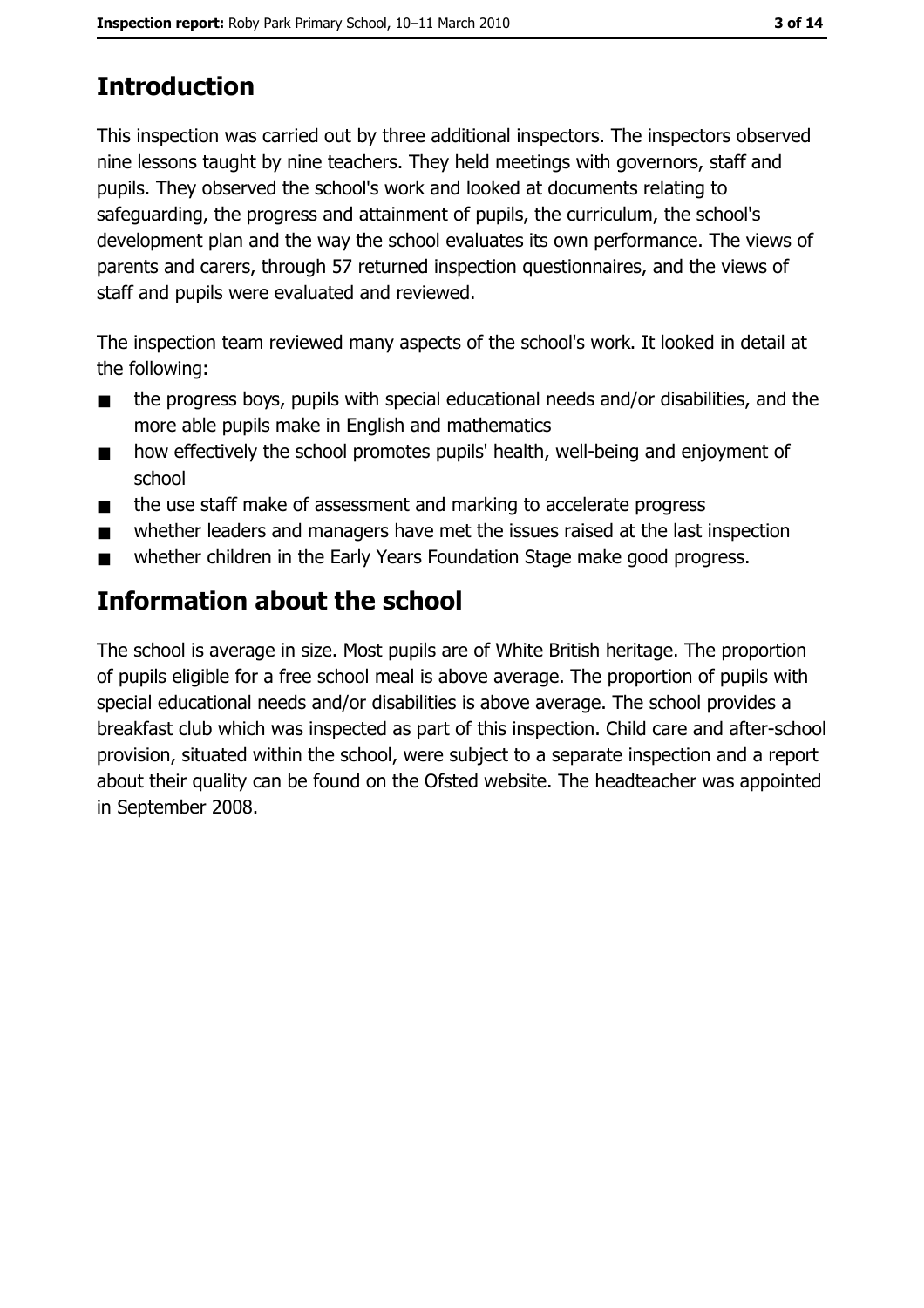# **Inspection judgements**

## Overall effectiveness: how good is the school?

#### The school's capacity for sustained improvement

## **Main findings**

The school provides a satisfactory and improving education for its pupils. Senior leaders, governors and staff have worked purposefully and with urgency, with local authority support, to improve pupils' achievement. No time has been lost, morale is high, teamwork is effective and there is a strong momentum for improving the school. Levels of pupils' attainment at the end of Key Stage 1 and 2 are rising and are broadly average in English, mathematics and science.

The quality of teaching observed during the inspection is good overall and a strong factor in improving pupils' attainment. However, a legacy of slower progress in recent years, particularly for boys and the more able pupils means that in some year groups pupils still need to accelerate their learning. This is because the degree of challenge provided for the more able pupils is variable and guidance provided, through marking, particularly in mathematics, is not consistently good in all classes.

Notable strengths in the school are the Early Years Foundation Stage, good quality care, support and safeguarding procedures. In the Early Years Foundation Stage children make good progress because of good quality teaching and a stimulating play based environment. Pupils throughout the school enjoy their learning and grow into thoughtful and polite young people. They behave well and attendance levels are broadly average and rising.

The satisfactory curriculum is enriched well with features such as a wide range of interesting after-school clubs, which pupils really enjoy. However, pupils, particularly boys, have too few opportunities to extend their writing skills in all curriculum areas. Pupils' spiritual, moral, social and cultural development is good. Close links with the local community enable them to learn more about the values of those around them. Less well developed are the opportunities the pupils have to engage with communities beyond the locality and with people from different cultures and beliefs.

The school has a clear picture of its strengths and areas for development and all staff contribute to monitoring the school's performance. Central to improvement in pupils' achievement is the rigorous self-evaluation and ongoing review of pupils' learning that leaders, staff and governors undertake. This demonstrates the school's good capacity for sustained improvement.

## What does the school need to do to improve further?

- Raise pupils' attainment in English and mathematics by:  $\blacksquare$ 
	- providing the more able pupils with more opportunities for creative thinking and

| З |  |
|---|--|
|   |  |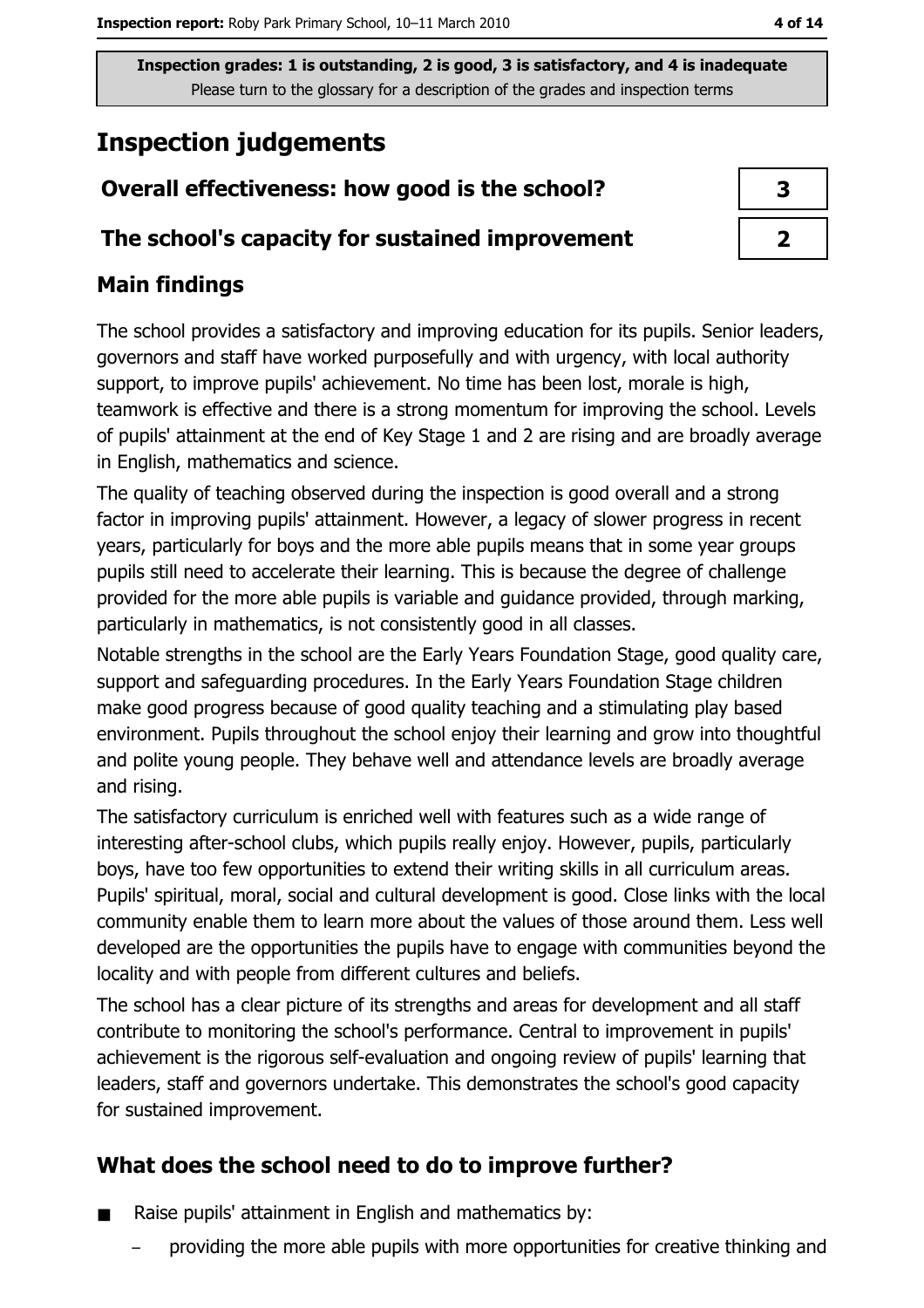problem solving within the curriculum

- engaging all pupils, particularly boys, in purposeful writing in all curriculum subjects
- providing clear quidance, through marking, to improve pupils' understanding in mathematics.
- Extend community cohesion by:
	- providing pupils with more opportunities to engage with pupils from different religious, ethnic and cultural backgrounds
	- monitoring the impact of these strategies on their attitudes.
- About 40% of the schools whose overall effectiveness is judged satisfactory may receive a monitoring visit by an Ofsted inspector before their next section 5 inspection.

#### **Outcomes for individuals and groups of pupils**

Achievement is satisfactory and most pupils enjoy their time in school. In most lessons pupils concentrate and listen well and join in discussions fully. They collaborate with one another, sharing ideas readily. Many are confident in explaining what they are doing, such as how they are working out a calculation in mathematics. In the current Year 6, the proportion of pupils on track to reach the expected level in English, mathematics and science is in line with the national average. Pupils with special educational needs and/or disabilities make similar progress to their classmates and they are helped to take a full part in lessons. However, too few boys and the more able pupils in classes reach the higher levels. This is because work set is not always challenging enough.

Good relationships exist between pupils and most leave school as socially confident young people. They benefit from taking responsibilities, such as playground leaders, school or eco councillors. They develop a good understanding of safety and behave well. Pupils have a good understanding of health issues. There is a strong emphasis on healthy living through work in the school allotment and in the after school clubs. Pupils learn about the benefits of homemade food prepared from fresh ingredients grown on their own allotment and take this message home to parents. The breakfast club also contributes to healthy eating, attendance and punctuality. The school promotes pupils' health and well-being well. The pupils' contribution to the wider community is good. Attendance is in line with the national average and rising. Pupils have a good awareness of right and wrong and are polite and helpful. Their awareness of other cultures is developed satisfactorily.

These are the grades for pupils' outcomes

 $\overline{\mathbf{3}}$ 

The grades for attainment and attendance are: 1 is high; 2 is above average; 3 is broadly average; and 4 is low.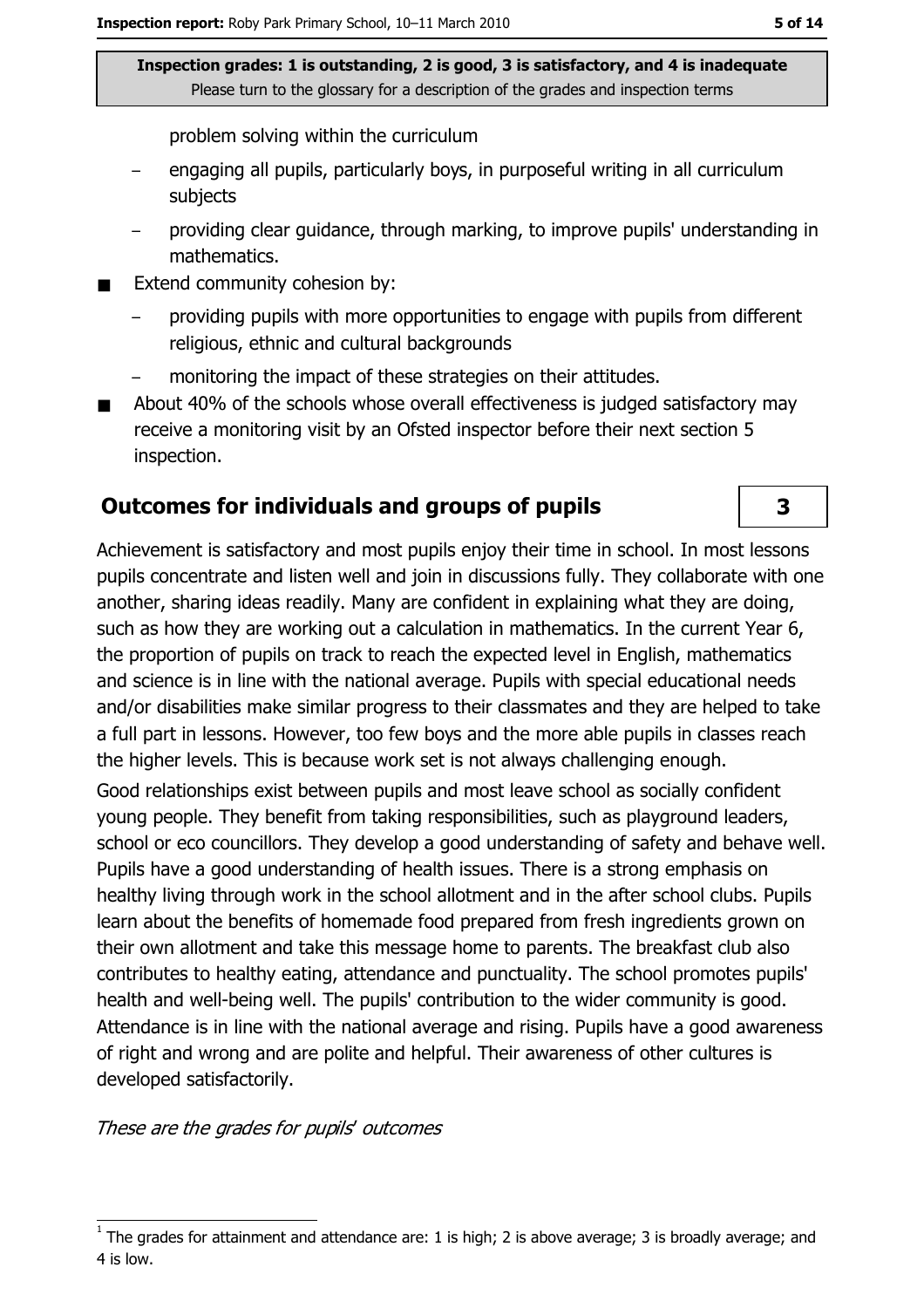| Pupils' achievement and the extent to which they enjoy their learning                                                     |                         |
|---------------------------------------------------------------------------------------------------------------------------|-------------------------|
| Taking into account:<br>Pupils' attainment <sup>1</sup>                                                                   | 3                       |
| The quality of pupils' learning and their progress                                                                        | 3                       |
| The quality of learning for pupils with special educational needs and/or<br>disabilities and their progress               | 3                       |
| The extent to which pupils feel safe                                                                                      | $\overline{\mathbf{2}}$ |
| <b>Pupils' behaviour</b>                                                                                                  | $\overline{\mathbf{2}}$ |
| The extent to which pupils adopt healthy lifestyles                                                                       | $\mathbf{2}$            |
| The extent to which pupils contribute to the school and wider community                                                   |                         |
| The extent to which pupils develop workplace and other skills that will<br>contribute to their future economic well-being | 3                       |
| Taking into account:<br>Pupils' attendance <sup>1</sup>                                                                   | 3                       |
| The extent of pupils' spiritual, moral, social and cultural development                                                   |                         |

#### How effective is the provision?

The quality of teaching has benefited from the efforts of staff to get the best from the programme of support provided by the local authority. This has focused on making sure pupils know what they are learning and how they can become more involved in lessons through questioning and investigating ideas for themselves. Staff have developed good lesson plans with clear objectives that emphasise the skills to be taught. In the best lessons, teachers enthuse pupils; this was evident in one lesson when they became really involved in the setting of questions to pose to Henry VIII when he paid them a visit. Marking at its best is very effective, but this is not true across all classes or in mathematics.

There is satisfactory emphasis on literacy and numeracy in the curriculum, and the school has made a good start at re-designing the curriculum to extend pupils' involvement and creativity. This is beginning to bear fruit as, for instance, when pupils and their teachers in Year 4 enthusiastically learn to play the cello or in the dance sessions which bring Bollywood to Roby Park in an exciting way. The good care, guidance and support of pupils are bolstered by good partnerships with outside agencies. These help the more vulnerable pupils and those with special educational needs and/or disabilities to make good progress in their personal well-being. Good partnerships and support for pupils from, in particular, the learning mentor helps them as they move on to high school and means pupils gain confidence and feel secure.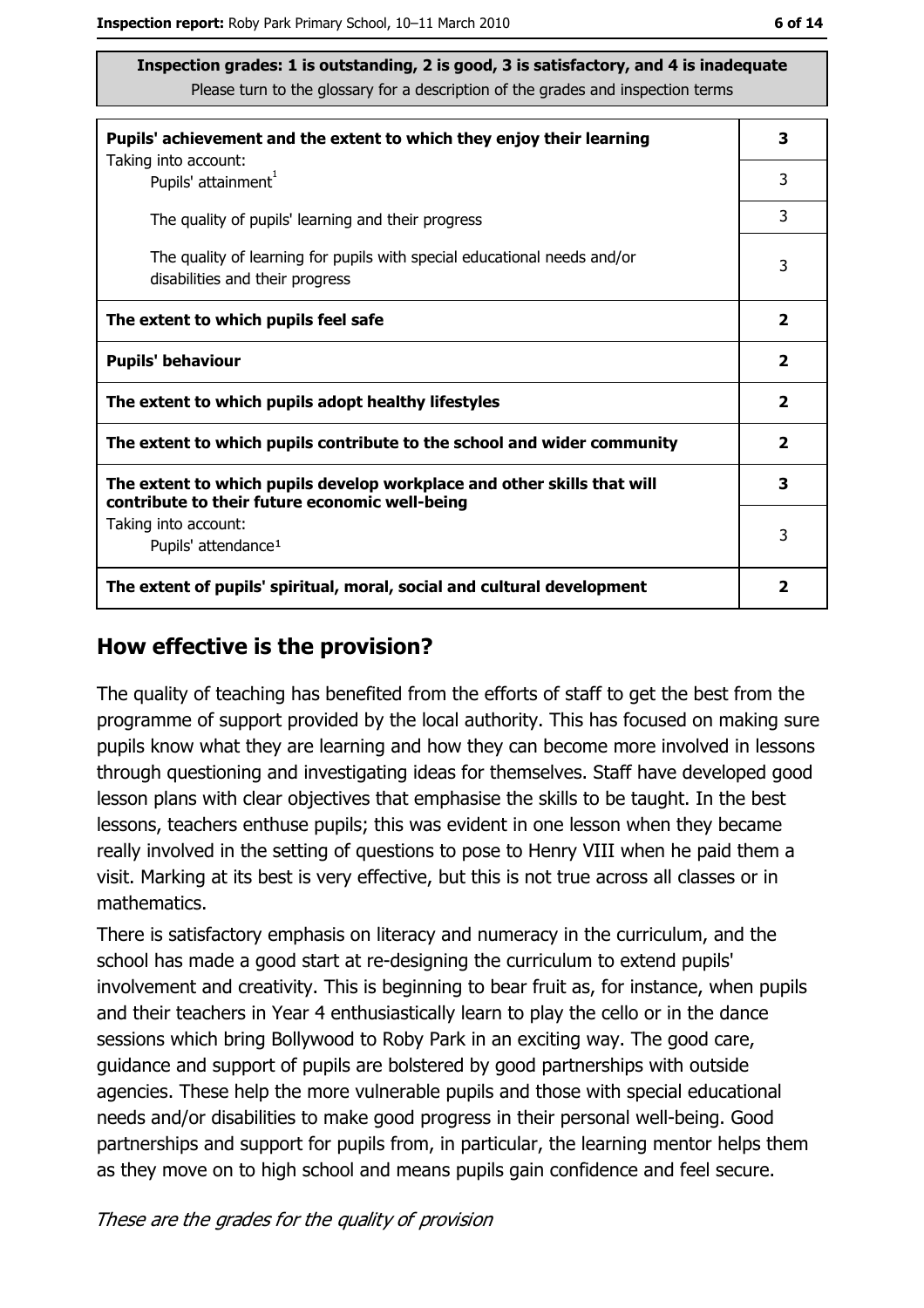| Inspection grades: 1 is outstanding, 2 is good, 3 is satisfactory, and 4 is inadequate |
|----------------------------------------------------------------------------------------|
| Please turn to the glossary for a description of the grades and inspection terms       |

| The quality of teaching                                                                                    |  |
|------------------------------------------------------------------------------------------------------------|--|
| Taking into account:<br>The use of assessment to support learning                                          |  |
| The extent to which the curriculum meets pupils' needs, including, where<br>relevant, through partnerships |  |
| The effectiveness of care, guidance and support                                                            |  |

#### How effective are leadership and management?

The knowledge and experience that the headteacher and the assistant headteacher bring to school improvement have been a pivotal force in driving improvements to provision and outcomes for pupils. Through a regular system of monitoring the quality of teaching, they have identified areas for development and given class teachers challenging targets to achieve. The impact of this drive is seen in current improvements in the good quality of teaching and in systems in place which check pupil's individual progress. The school tackles discrimination and promotes equal opportunities satisfactorily although not enough pupils currently attain the higher levels of which they are capable.

The governing body makes sure that all statutory requirements are in place and adopts recommended good practice across all matters of safeguarding robustly, including undertaking rigorous risk assessments and safe recruitment of staff. Partnerships with others are good, particularly in promoting pupils' well-being, and their social and emotional development. The school works hard and continues to develop ways to raise attendance and engage with parents and carers so that they feel that they have an active role to play in their children's education. Staff have taken satisfactory steps to promote cohesion in the community and devised a plan of action. There are strong links locally, but plans to widen pupils' understanding of the ethnic diversity in British society and of life in other countries are in their infancy.

| The effectiveness of leadership and management in embedding ambition and<br>driving improvement                                                                     |              |
|---------------------------------------------------------------------------------------------------------------------------------------------------------------------|--------------|
| Taking into account:<br>The leadership and management of teaching and learning                                                                                      | 2            |
| The effectiveness of the governing body in challenging and supporting the<br>school so that weaknesses are tackled decisively and statutory responsibilities<br>met | 2            |
| The effectiveness of the school's engagement with parents and carers                                                                                                | 2            |
| The effectiveness of partnerships in promoting learning and well-being                                                                                              | $\mathbf{2}$ |
| The effectiveness with which the school promotes equality of opportunity and<br>tackles discrimination                                                              | 3            |

These are the grades for leadership and management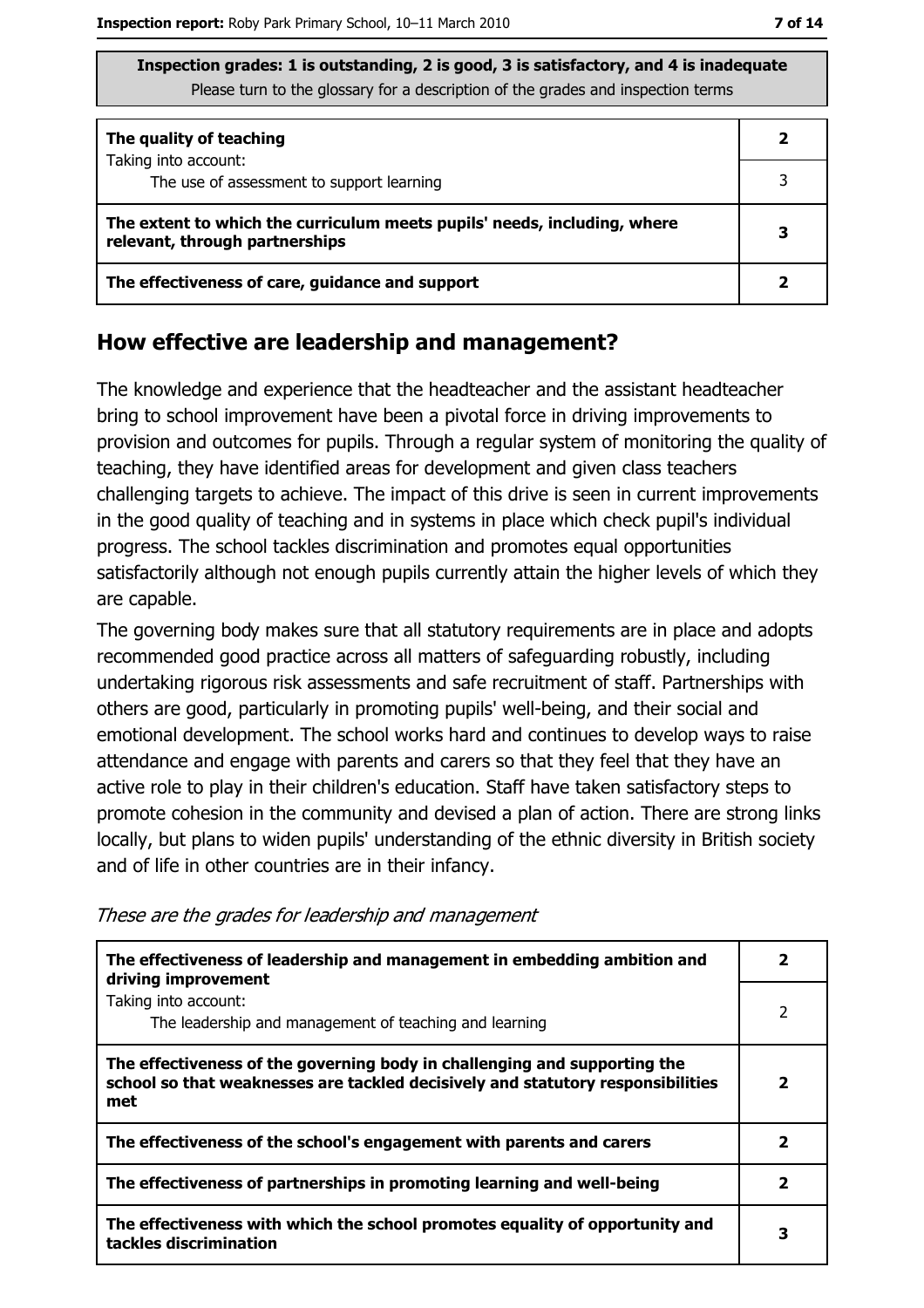| Inspection grades: 1 is outstanding, 2 is good, 3 is satisfactory, and 4 is inadequate<br>Please turn to the glossary for a description of the grades and inspection terms |   |  |
|----------------------------------------------------------------------------------------------------------------------------------------------------------------------------|---|--|
| The effectiveness of safeguarding procedures                                                                                                                               |   |  |
| The effectiveness with which the school promotes community cohesion                                                                                                        | З |  |
| The effectiveness with which the school deploys resources to achieve<br>value for money                                                                                    | 3 |  |

## **Early Years Foundation Stage**

Provision in the Early Years Foundation Stage is good. Most children begin with skills which are low, particularly in their speaking, listening and social skills. Well-planned indoor and outdoor learning environments develop children's social skills well. Adults work hard to develop children's independence. For instance, children happily and confidently organise a wedding, decorating the bridal car with a 'just married' sign. Another group following the maps they have made look for buried treasure to take on their pirate ship. Such activities help them to make good progress particularly in developing their speaking, listening and writing skills.

Nursery and Reception aged children play happily alongside one another and older children learn to take care of those younger than themselves. Digging, planting and eating vegetables and fruit form part of children's experiences and helps them understand the need for healthy lifestyles. They make good progress in all areas of learning because all adults pay close attention to providing children with time to investigate, explore and chat over what they discover. As a result, they begin Year 1 with skills which are for most children in line with expectations at this age. Adults are very attentive to ensuring children are safe and all welfare requirements are met. Good links with parents, carers and outside agencies ensure that the social and emotional needs of each child are given close attention. Leadership is good and adults work together as an effective team. They use assessments satisfactorily to track children's progress.

| <b>Overall effectiveness of the Early Years Foundation Stage</b>                             |  |
|----------------------------------------------------------------------------------------------|--|
| Taking into account:<br>Outcomes for children in the Early Years Foundation Stage            |  |
| The quality of provision in the Early Years Foundation Stage                                 |  |
| The effectiveness of leadership and management of the Early Years<br><b>Foundation Stage</b> |  |

These are the grades for the Early Years Foundation Stage

#### **Views of parents and carers**

Almost all of the 57 parents and carers who replied to the questionnaire overwhelmingly say their children enjoy school, that the quality of teaching is good and that they feel the school keeps their children safe. A comment such as, 'The teaching, office and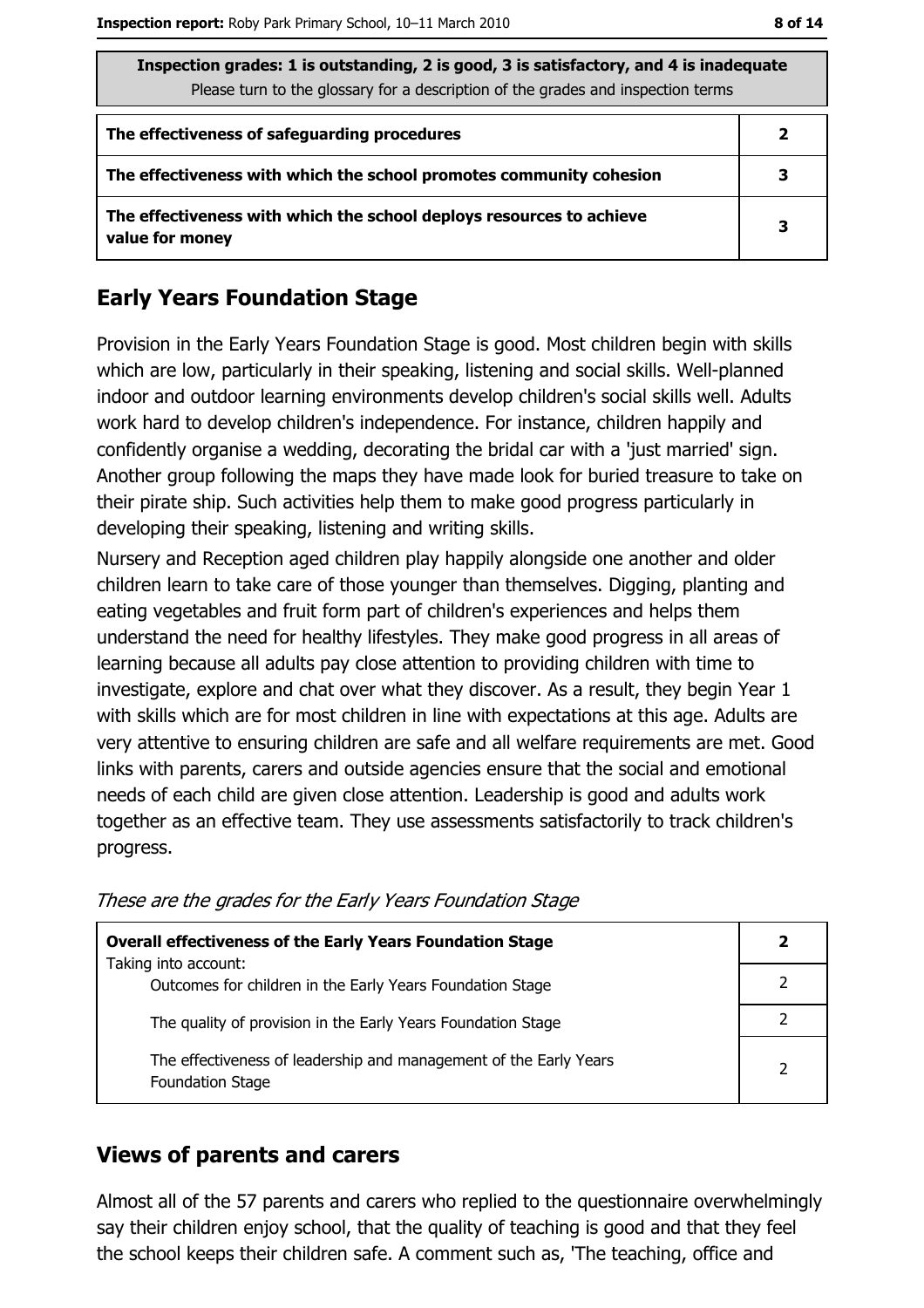caretaking staff are excellent role models for my child.' is a view typical of them. A few felt that their views were not taken into account, or had concerns regarding children's progress, behaviour and provision for them to learn about a healthy lifestyle. The inspection found that these aspects were either satisfactory or good and improving.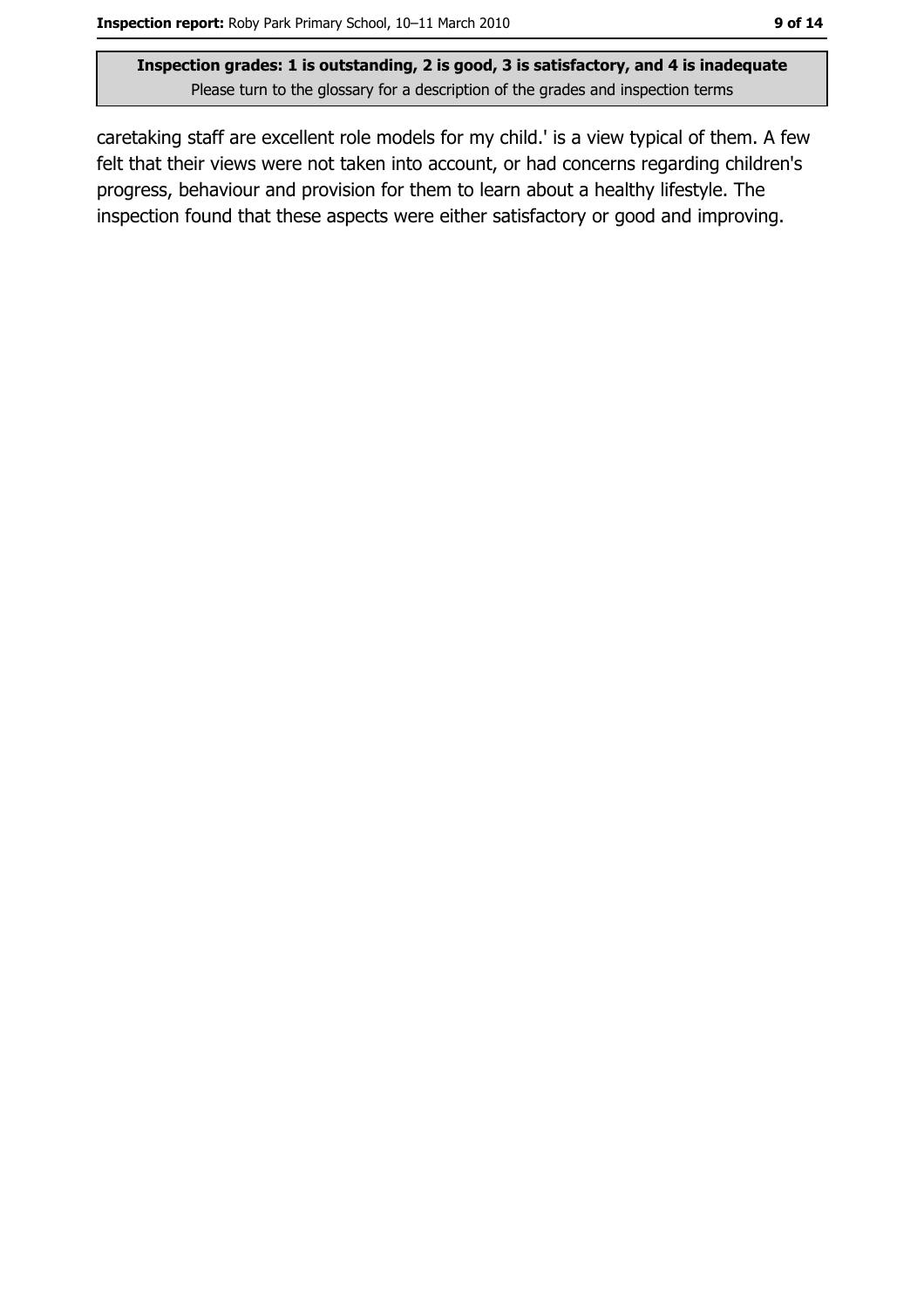#### Responses from parents and carers to Ofsted's questionnaire

Ofsted invited all the registered parents and carers of pupils registered at Roby Park Primary School to complete a questionnaire about their views of the school.

In the questionnaire, parents and carers were asked to record how strongly they agreed with 13 statements about the school.

The inspection team received 57 completed questionnaires by the end of the on-site inspection. In total, there are 212 pupils registered at the school.

| <b>Statements</b>                                                                                                                                                                                                                                       | <b>Strongly</b><br><b>Agree</b> |               | <b>Agree</b> |               |                | <b>Disagree</b> |                | <b>Strongly</b><br>disagree |
|---------------------------------------------------------------------------------------------------------------------------------------------------------------------------------------------------------------------------------------------------------|---------------------------------|---------------|--------------|---------------|----------------|-----------------|----------------|-----------------------------|
|                                                                                                                                                                                                                                                         | <b>Total</b>                    | $\frac{0}{0}$ | <b>Total</b> | $\frac{1}{2}$ | <b>Total</b>   | $\frac{1}{2}$   | <b>Total</b>   | $\frac{1}{2}$               |
| My child enjoys school                                                                                                                                                                                                                                  | 30                              | 46            | 34           | 52            | 1              | $\overline{2}$  | $\Omega$       | 0                           |
| The school keeps my child<br>safe                                                                                                                                                                                                                       | 34                              | 52            | 31           | 48            | 0              | 0               | 0              | $\mathbf 0$                 |
| The school informs me<br>about my child's progress                                                                                                                                                                                                      | 26                              | 40            | 38           | 58            | $\mathbf{1}$   | $\overline{2}$  | 0              | 0                           |
| My child is making enough<br>progress at this school                                                                                                                                                                                                    | 31                              | 48            | 29           | 45            | 3              | 5               | $\overline{2}$ | 3                           |
| The teaching is good at this<br>school                                                                                                                                                                                                                  | 31                              | 48            | 34           | 52            | 0              | 0               | 0              | 0                           |
| The school helps me to<br>support my child's learning                                                                                                                                                                                                   | 25                              | 38            | 33           | 51            | $\overline{4}$ | 6               | $\mathbf{1}$   | $\overline{2}$              |
| The school helps my child to<br>have a healthy lifestyle                                                                                                                                                                                                | 25                              | 38            | 32           | 49            | $\overline{7}$ | 11              | 0              | $\mathbf 0$                 |
| The school makes sure that<br>my child is well prepared for<br>the future (for example<br>changing year group,<br>changing school, and for<br>children who are finishing<br>school, entering further or<br>higher education, or<br>entering employment) | 21                              | 32            | 35           | 54            | $\overline{4}$ | 6               | $\mathbf 0$    | $\mathbf 0$                 |
| The school meets my child's<br>particular needs                                                                                                                                                                                                         | 21                              | 32            | 37           | 57            | 4              | 6               | 3              | 5                           |
| The school deals effectively<br>with unacceptable behaviour                                                                                                                                                                                             | 20                              | 31            | 37           | 57            | 3              | 5               | $\overline{2}$ | 3                           |
| The school takes account of<br>my suggestions and<br>concerns                                                                                                                                                                                           | 18                              | 28            | 36           | 55            | 7              | 11              | $\overline{2}$ | 3                           |
| The school is led and<br>managed effectively                                                                                                                                                                                                            | 26                              | 40            | 34           | 52            | 3              | 5               | $\overline{2}$ | $\overline{3}$              |
| Overall, I am happy with my<br>child's experience at this<br>school                                                                                                                                                                                     | 27                              | 42            | 34           | 52            | 3              | 5               | $\mathbf 0$    | $\mathbf 0$                 |

The table above summarises the responses that parents and carers made to each statement. The percentages indicate the proportion of parents and carers giving that response out of the total number of completed questionnaires. Where one or more parents and carers chose not to answer a particular question, the percentages will not add up to 100%.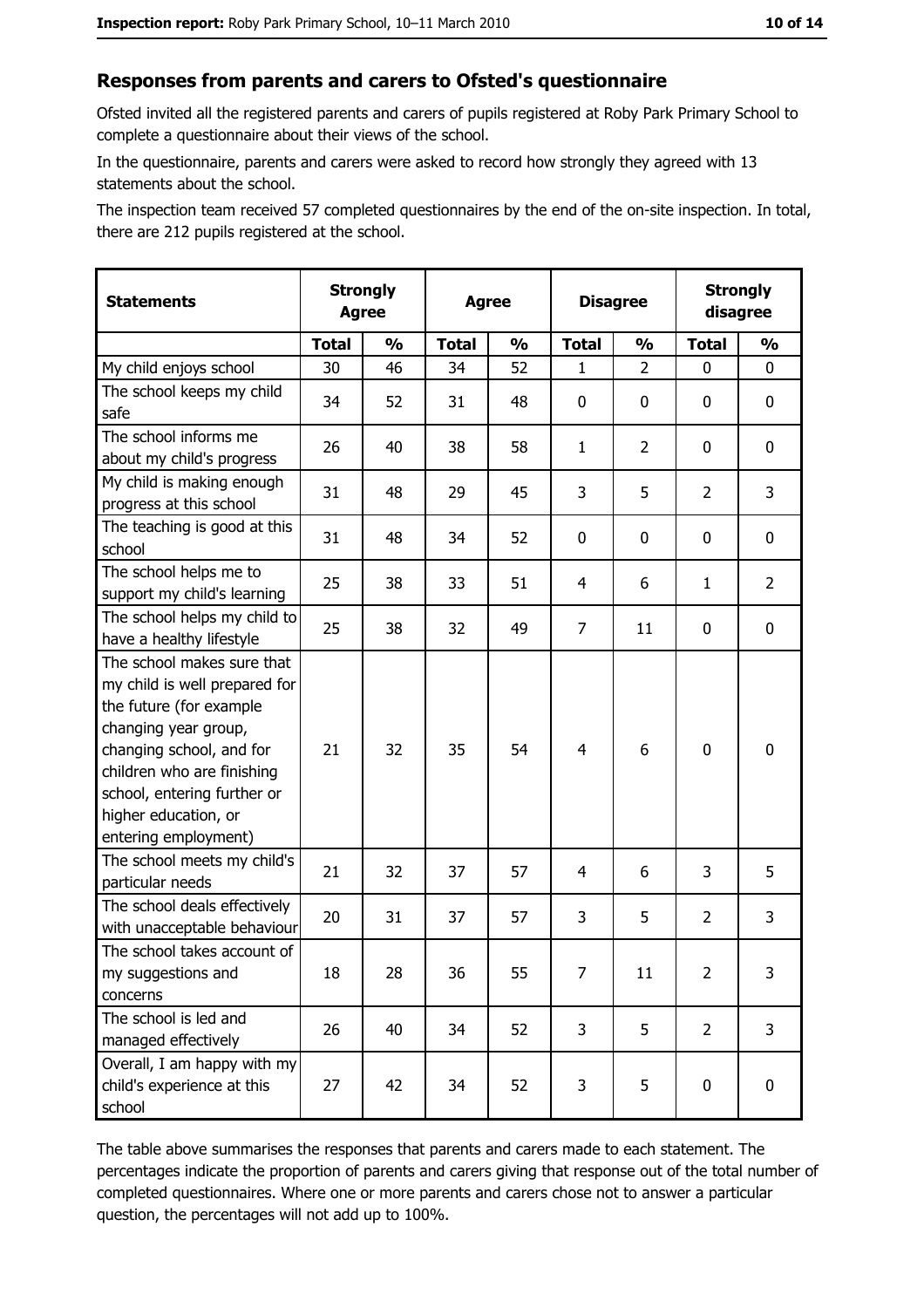# Glossary

| Grade   | <b>Judgement</b> | <b>Description</b>                                                                                                                                                                                                               |
|---------|------------------|----------------------------------------------------------------------------------------------------------------------------------------------------------------------------------------------------------------------------------|
| Grade 1 | Outstanding      | These features are highly effective. An oustanding<br>school provides exceptionally well for its pupils' needs.                                                                                                                  |
| Grade 2 | Good             | These are very positive features of a school. A school<br>that is good is serving its pupils well.                                                                                                                               |
| Grade 3 | Satisfactory     | These features are of reasonable quality. A satisfactory<br>school is providing adequately for its pupils.                                                                                                                       |
| Grade 4 | Inadequate       | These features are not of an acceptable standard. An<br>inadequate school needs to make significant<br>improvement in order to meet the needs of its pupils.<br>Ofsted inspectors will make further visits until it<br>improves. |

## What inspection judgements mean

## Overall effectiveness of schools inspected between September 2007 and July 2008

|                       | Overall effectiveness judgement (percentage of<br>schools) |      |                     |                   |
|-----------------------|------------------------------------------------------------|------|---------------------|-------------------|
| <b>Type of school</b> | <b>Outstanding</b>                                         | Good | <b>Satisfactory</b> | <b>Inadequate</b> |
| Nursery schools       | 39                                                         | 58   | 3                   | 0                 |
| Primary schools       | 13                                                         | 50   | 33                  | 4                 |
| Secondary schools     | 17                                                         | 40   | 34                  | 9                 |
| Sixth forms           | 18                                                         | 43   | 37                  | $\overline{2}$    |
| Special schools       | 26                                                         | 54   | 18                  | $\overline{2}$    |
| Pupil referral units  | 7                                                          | 55   | 30                  | 7                 |
| All schools           | 15                                                         | 49   | 32                  | 5                 |

New school inspection arrangements were introduced on 1 September 2009. This means that inspectors now make some additional judgements that were not made previously.

The data in the table above were reported in The Annual Report of Her Majesty's Chief Inspector of Education, Children's Services and Skills 2007/08.

Percentages are rounded and do not always add exactly to 100. Secondary school figures include those that have sixth forms, and sixth form figures include only the data specifically for sixth form inspection judgements.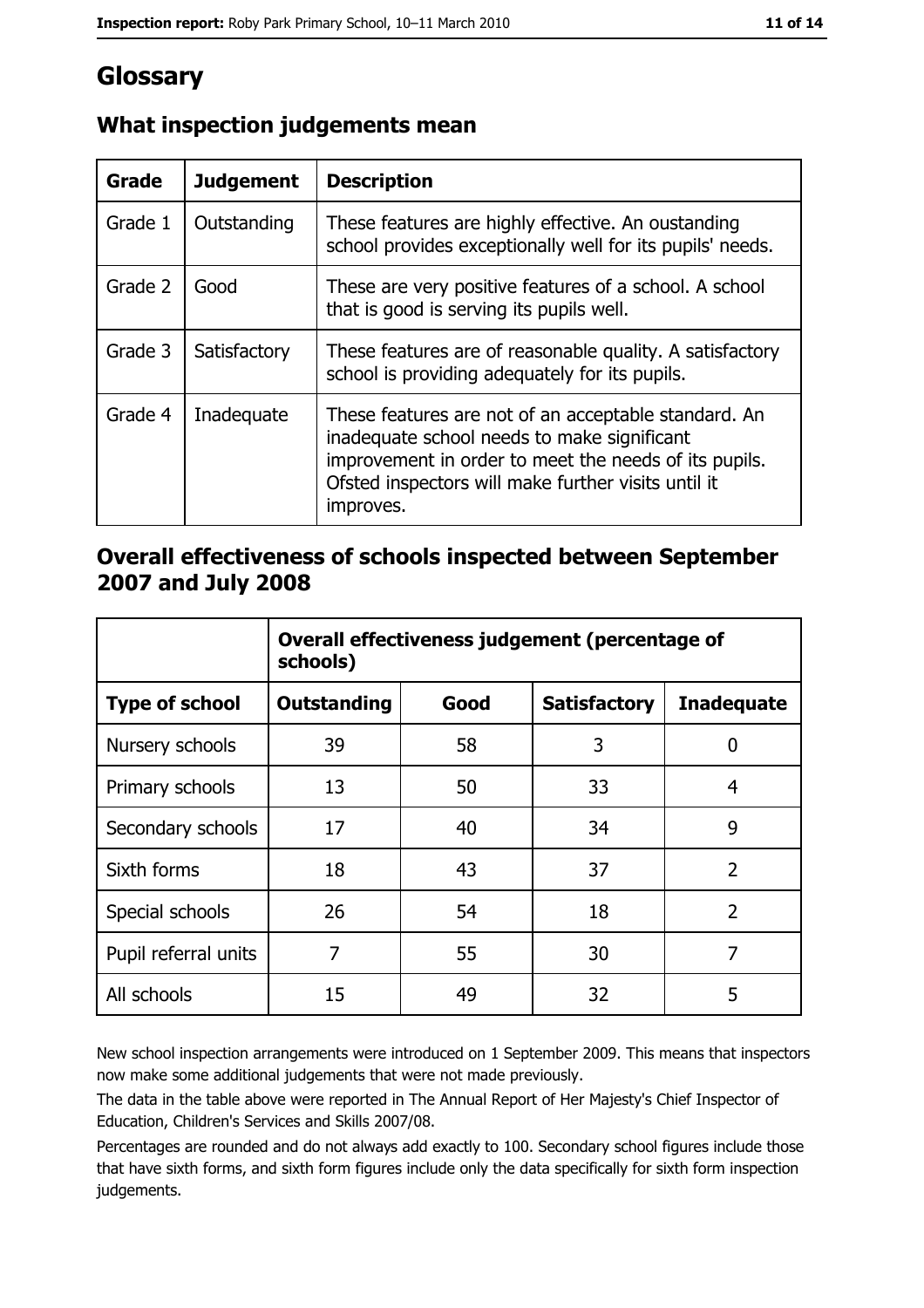# **Common terminology used by inspectors**

| Achievement:                  | the progress and success of a pupil in<br>their learning, development or training.                                                                                                                                                                                                                           |  |  |
|-------------------------------|--------------------------------------------------------------------------------------------------------------------------------------------------------------------------------------------------------------------------------------------------------------------------------------------------------------|--|--|
| Attainment:                   | the standard of the pupils' work shown by<br>test and examination results and in<br>lessons.                                                                                                                                                                                                                 |  |  |
| Capacity to improve:          | the proven ability of the school to<br>continue improving. Inspectors base this<br>judgement on what the school has<br>accomplished so far and on the quality of<br>its systems to maintain improvement.                                                                                                     |  |  |
| Leadership and management:    | the contribution of all the staff with<br>responsibilities, not just the headteacher,<br>to identifying priorities, directing and<br>motivating staff and running the school.                                                                                                                                |  |  |
| Learning:                     | how well pupils acquire knowledge,<br>develop their understanding, learn and<br>practise skills and are developing their<br>competence as learners.                                                                                                                                                          |  |  |
| <b>Overall effectiveness:</b> | inspectors form a judgement on a school's<br>overall effectiveness based on the findings<br>from their inspection of the school. The<br>following judgements, in particular,<br>influence what the overall effectiveness<br>judgement will be.                                                               |  |  |
|                               | The school's capacity for sustained<br>improvement.<br>Outcomes for individuals and groups<br>of pupils.<br>The quality of teaching.<br>The extent to which the curriculum<br>meets pupil's needs, including where<br>relevant, through partnerships.<br>The effectiveness of care, guidance<br>and support. |  |  |
| Progress:                     | the rate at which pupils are learning in<br>lessons and over longer periods of time. It<br>is often measured by comparing the<br>pupils' attainment at the end of a key<br>stage with their attainment when they<br>started.                                                                                 |  |  |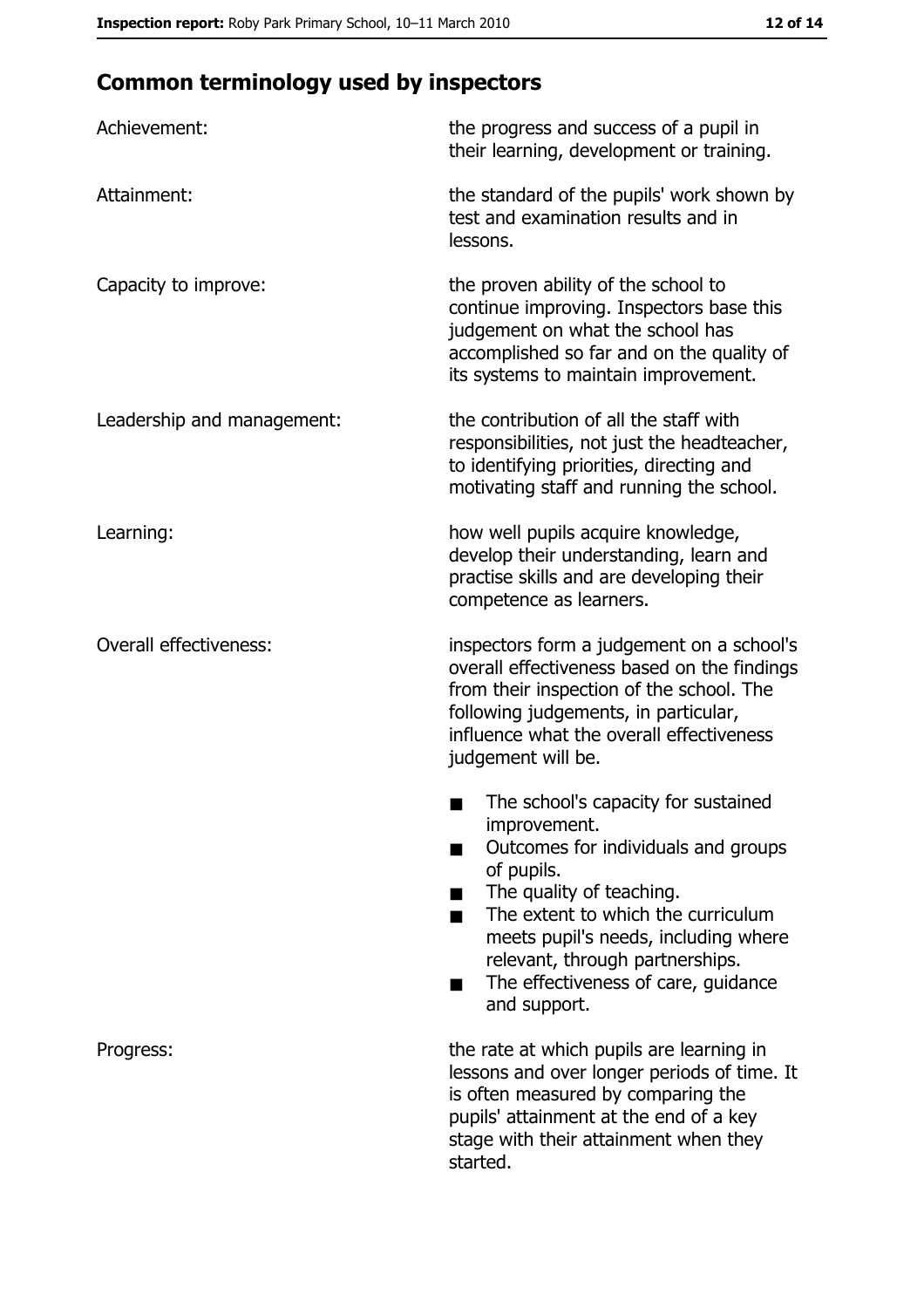This letter is provided for the school, parents and carers to share with their children. It describes Ofsted's main findings from the inspection of their school.



12 March 2010

**Dear Pupils** 

Inspection of Roby Park Primary School, Liverpool, L36 4NY

I would like to thank you for your help to the team when we inspected your school. We especially enjoyed watching children doing their Indian dance or those of you playing the cello. Now I would like to share with you what the inspection found out about your school

It was good to hear how much you like coming to school and enjoy learning and that you make satisfactory progress in your English, mathematics and science. It was also pleasing to hear about how safe you feel in school and that there is always someone to talk to if you have concerns. You behave well and you know about how to keep healthy and safe. Those of you involved in the school council or as playground leaders take your duties seriously and responsibly look after others.

We judge that you go to a satisfactory school. You get off to a good start in the Early Years Foundation Stage. Your teachers and other staff help you to achieve satisfactorily in your lessons. The school takes good care of you and helps you to get on well together. The curriculum is satisfactory and you have some good opportunities for after-school activities. The headteacher and governors want the school to become even better. I have asked them to do several things to improve the school. These are:

- to set work in lessons which is more challenging and interesting for you all
- to help improve your writing skills in all curriculum subjects  $\blacksquare$
- to focus more clearly, when they mark your work, on ways to help you improve further, particularly in mathematics

to broaden your knowledge of different people and religions beyond your area. Yours sincerely

Clare Henderson Lead inspector